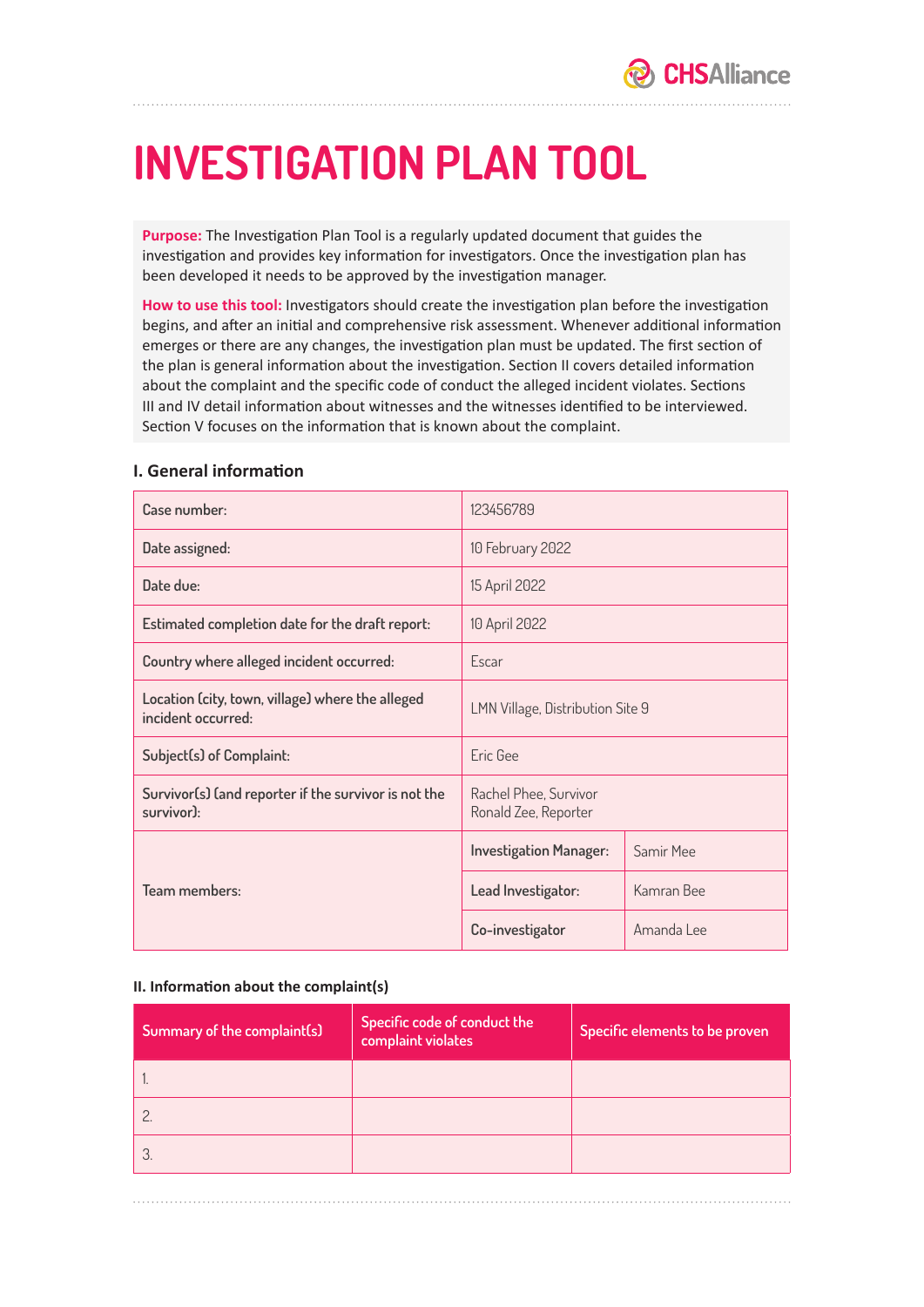### **III. Witnesses identified**

| Preferred<br><b>Name</b> | Age | Gender | Race/ethnicity | <b>First language</b> | <b>Impairments</b><br>and/or<br>disabilities |
|--------------------------|-----|--------|----------------|-----------------------|----------------------------------------------|
| Rachel Phee              | 23  | Female |                | Escari                | None                                         |
| Ronald Zee               | 46  | Male   |                | Escari                | <b>None</b>                                  |
| Steffan See              | 38  | Male   |                | Escari                | None                                         |
| Angela Nee               | 29  | Female |                | Escari                | None                                         |

#### **IV. Witnesses to be interviewed**

| <b>Name</b>    | Role in the<br>complaint | <b>Translator</b><br>needed? | Accommodation<br>needs | <b>Health</b><br>needs | <b>Protection</b><br>needs                                                         | Location              | <b>Priority</b> |
|----------------|--------------------------|------------------------------|------------------------|------------------------|------------------------------------------------------------------------------------|-----------------------|-----------------|
| Rachel<br>Phee | Survivor                 | Yes                          | None                   |                        | Referral<br>for PSS<br>support;<br>Survivor<br>Liaison<br>for the<br>investigation | <b>LMN</b><br>Village | $\overline{c}$  |
| Ronald Zee     | Reporter                 | No                           | None                   | <b>None</b>            | None                                                                               | OPQ City              | 1               |
| Steffan See    | Witness                  | No                           | None                   | <b>None</b>            | None                                                                               | OPQ City              | 3               |
| Angela Nee     | Witness                  | No                           | None                   | None                   | None                                                                               | OPQ City              | 4               |

## **V. Circumstances of the complaint**

| Information known about the survivor                                                          | Yes, known | No, unknown |
|-----------------------------------------------------------------------------------------------|------------|-------------|
| Family members, caretakers, and nature of relationships                                       |            |             |
| Routines (school attendance, work, care of children or family)                                |            |             |
| Aid provisions (what are they receiving, who provides it, is it still<br>accessible?)         |            |             |
| Recent changes in circumstance contributing to the vulnerability<br>and/or reliance on others |            |             |
| Previous complaints                                                                           |            |             |
| Safety of the survivor                                                                        |            |             |